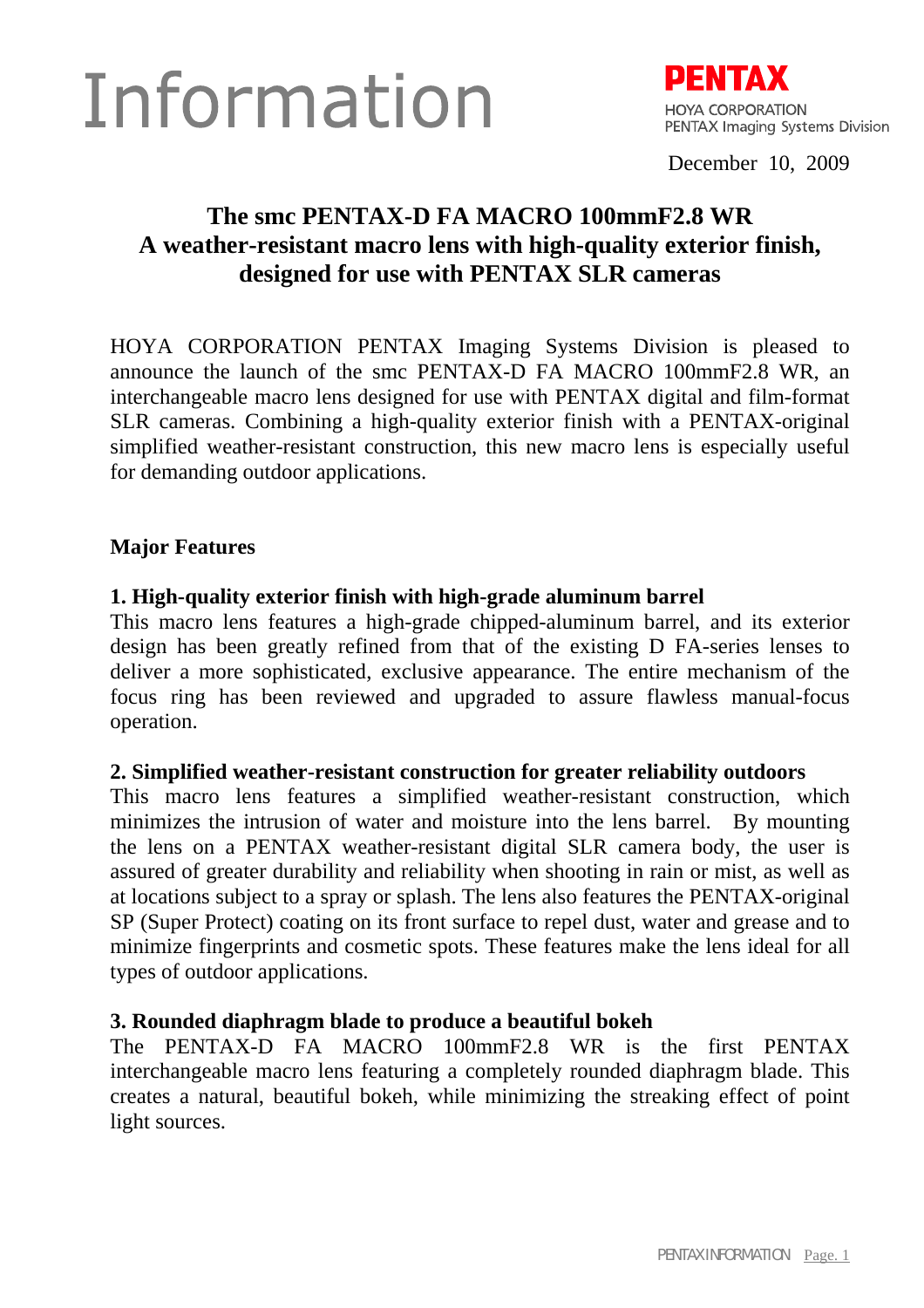# **4. High-quality image description**

When mounted on a PENTAX digital SLR camera body, this lens offers a focal length equivalent to 153mm in the 35mm format. Inheriting the high-performance optics of the renowned smc PENTAX-D FA MACRO 100mmF2.8 lens, it delivers high-quality, true-to-life images, while minimizing annoying flare and ghost images — problems common in digital SLR photography. Its maximum magnification of life size allows the photographer to capture dramatic close-up images with great ease.

## **5. Other features**

- 1) A working distance of 13cm (in life-size applications) to facilitate the shooting of unapproachable subjects, such as insects
- 2) The PENTAX-developed Quick-Shift Focus System for instant switching to manual-focus operation after the subject is captured in focus by the camera's AF system
- 3) An image circle accommodating the image size of 35mm film-format cameras
- 4) Compatibility with the macro adapter included in the PENTAX AF160FC Dedicated Auto Macro Flash
	- *PENTAX and smc PENTAX are trademarks of HOYA CORPORATION.*
	- *Design and Specifications is subject to change without notice.*